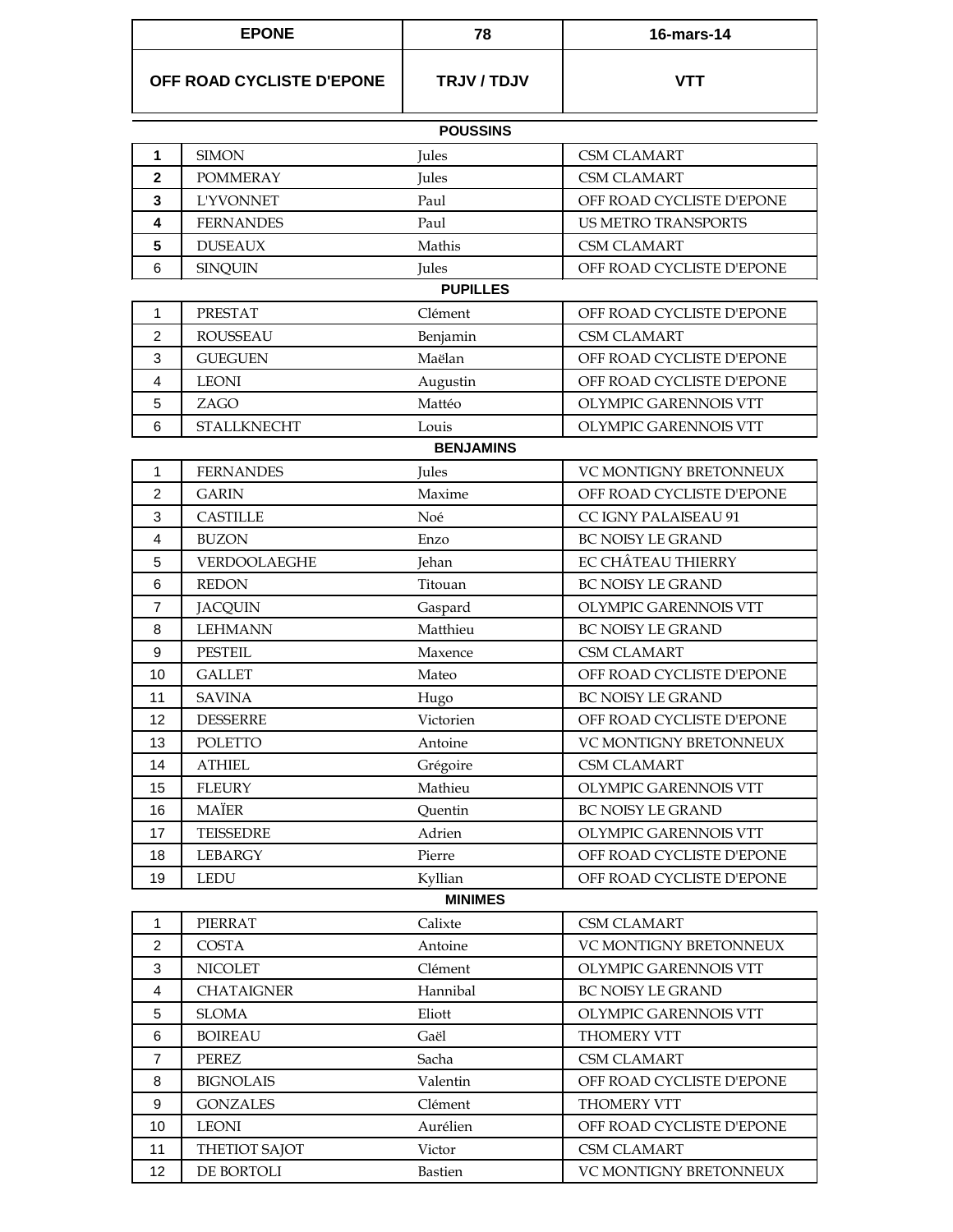| <b>CADETS</b> |                  |                |                               |  |  |
|---------------|------------------|----------------|-------------------------------|--|--|
|               | <b>AUVIN</b>     | Clément        | OFF ROAD CYCLISTE D'EPONE     |  |  |
| 2             | <b>TROUILLET</b> | Camille        | OLYMPIC GARENNOIS             |  |  |
| 3             | <b>TURCOT</b>    | Clément        | <b>VARIATION TOUT TERRAIN</b> |  |  |
| 4             | <b>THIERRY</b>   | Damien         | OFF ROAD CYCLISTE D'EPONE     |  |  |
| 5             | <b>JOUVE</b>     | Thomas         | OLYMPIC GARENNOIS             |  |  |
| 6             | <b>LEONI</b>     | Louis          | OFF ROAD CYCLISTE D'EPONE     |  |  |
| 7             | LE DIEU DE VILLE | <b>Nicolas</b> | <b>CSM CLAMART</b>            |  |  |
| 8             | <b>DELATTRE</b>  | Rémi           | OFF ROAD CYCLISTE D'EPONE     |  |  |
| 9             | <b>MAHIEU</b>    | Thibaud        | <b>CSM CLAMART</b>            |  |  |
| 10            | <b>MERCIER</b>   | Joffrey        | OFF ROAD CYCLISTE D'EPONE     |  |  |

## **PRIX D EQUIPE**

|                | CLUB.                        | <b>TOTAL POINTS</b> |
|----------------|------------------------------|---------------------|
| $\overline{1}$ | <b>CSM CLAMART</b>           | 6                   |
| $\mathbf{2}$   | OFF ROAD CYCLISTE D'EPONE    |                     |
| 3              | <b>OLYMPIC GARENNOIS VTT</b> | 20                  |